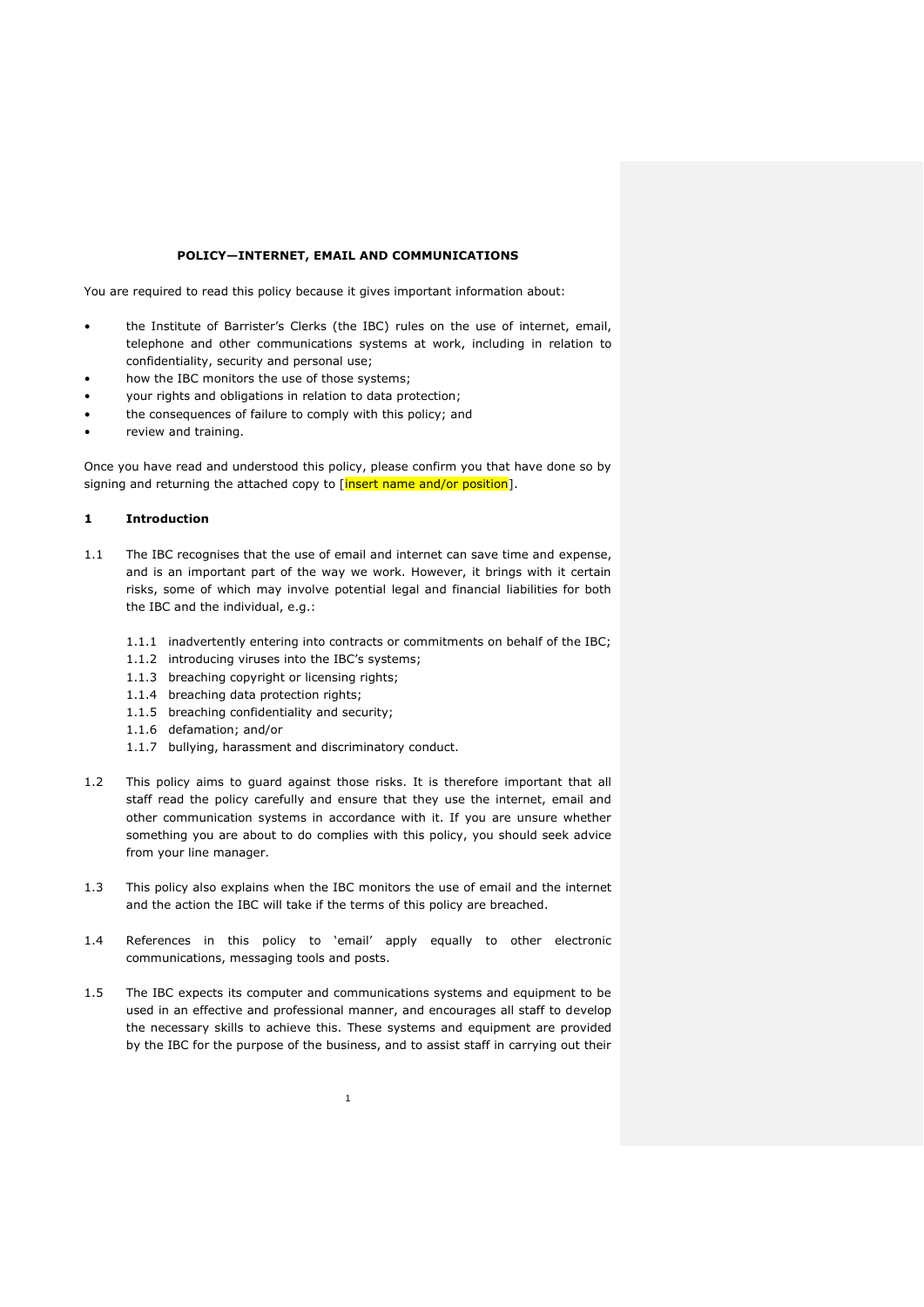duties effectively. It is the responsibility of all staff to ensure that these systems and equipment are used for proper business purposes and in a manner that does not compromise the IBC or its staff in any way.

- 1.6 The IBC's principles of integrity, professionalism and ethical business practice must be applied equally to email and internet use. All staff should consider how their reputation and that of the IBC might be affected by how they communicate and conduct themselves online.
- 1.7 [Insert name and/or position] is responsible for the monitoring and implementation of this policy. Any questions about the content or application of this policy or other comments should be referred to [insert name and/or position].

# **2 Scope**

- 2.1 This policy applies to all staff, including employees, workers, temporary and agency workers, interns, volunteers and apprentices, and to consultants and other contractors who have access to IBC computer and other communications systems. It also applies to personal use of the IBC's systems and equipment in any way that reasonably allows others to identify any individual as associated with the IBC.
- 2.2 This policy applies to the use of IBC email, telephone and internet systems both in the workplace and from outside it, e.g., via remote access. It also applies to the use of an IBC laptop, tablet, mobile phone, smartphone or personal digital assistant (PDA).
- 2.3 All staff must be familiar with this policy and comply with its terms.
- 2.4 Staff should also refer to the IBC's data protection policy and data protection privacy notice and, where appropriate, to its other relevant policies.
- 2.5 [Insert name and/or position] is responsible for this policy.
- 2.6 We will review and update this policy in accordance with changes in technology and the law, and current business practice. It does not form part of any employee's contract of employment and we may amend, update or supplement it from time to time. We will circulate any new or modified policy to staff before it is adopted.

# **3 Use of the IBC's Computer Systems**

3.1 Staff may use the IBC's computer systems (including equipment) for authorised purposes only, i.e. for the purposes of the IBC's business or in accordance with paragraphs [\[6,](#page-5-0) [8](#page-7-0) and [11\]](#page-10-0) (permitted personal use). If you wish to use the IBC's **Commented [JUD1]:** Paragraph 6 = Emails – Personal

Paragraph 8 = Telephones – Personal Use Paragraph 11 = Internet – Personal Use

Use

If you choose not to include these paragraphs, this will require updating accordingly.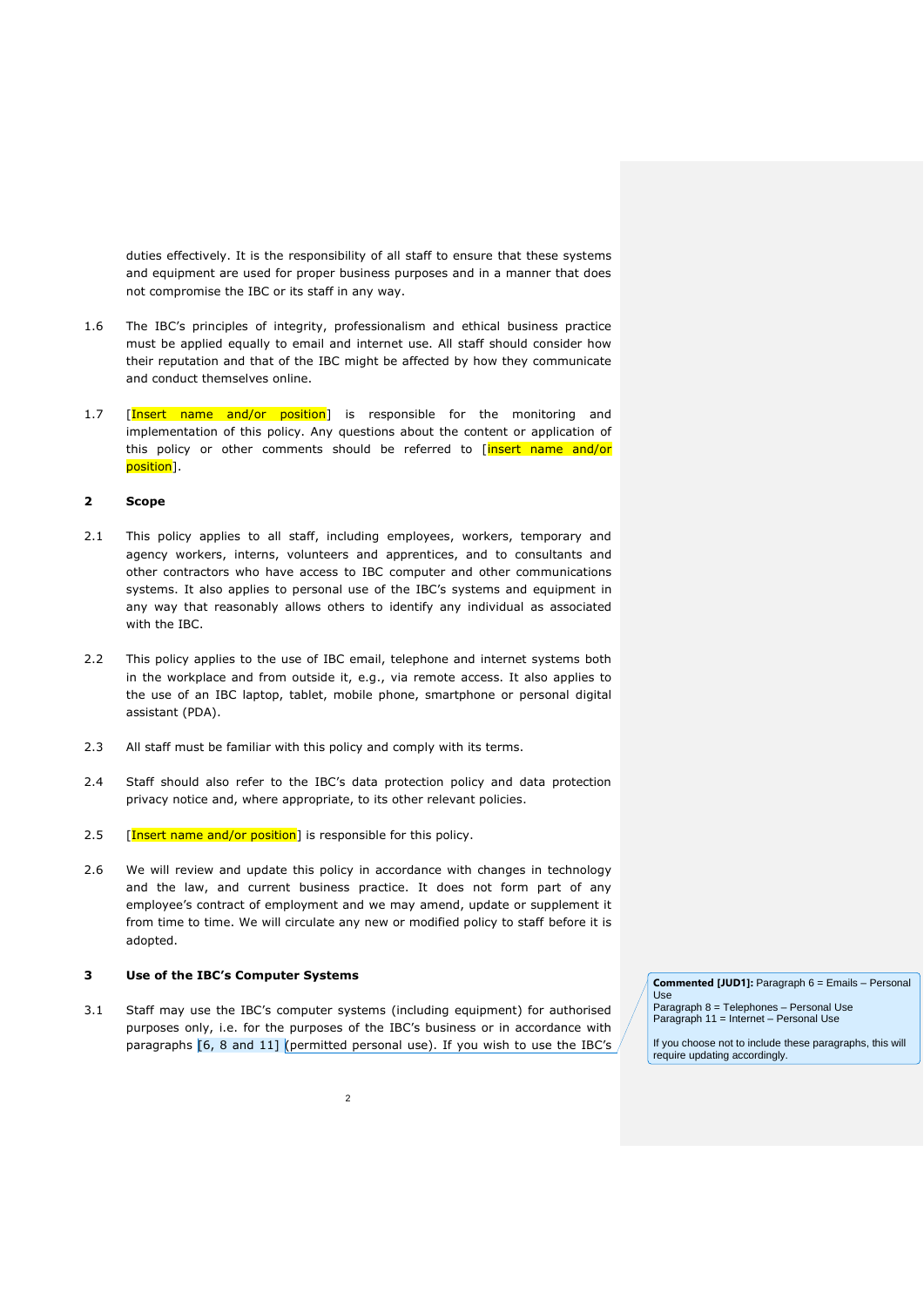systems or equipment for another purpose, you must obtain express permission from [Insert name and/or position] before doing so.

- 3.2 Use of the IBC's systems for commercial purposes other than those of the IBC's business is strictly prohibited.
- 3.3 To reduce the risk to the IBC's systems or network of virus infections, hacking and other unauthorised access attempts, you may only access the IBC's systems or network as follows:
	- 3.3.1 from your workplace or other IBC premises, using authorised equipment only;
	- 3.3.2 remotely, via broadband, dial up, etc using authorised equipment via secure means, e.g., VPN software only; or
	- 3.3.3 remotely, using unauthorised equipment, e.g., your home computer or an internet café terminal, via [Citrix **OR** [insert other desktop virtualisation system]] and VPN only.
- 3.4 The IBC licenses software from a number of sources. The IBC does not own that software and must comply with any restrictions or limitations on use, in accordance with its licence agreements. All staff must adhere to the provisions of any software licence agreements to which the IBC is party.
- 3.5 Staff must not use any software owned or licensed by the IBC for any purpose other than those of the IBC's business without express permission from [Insert name and/or position] or as otherwise permitted by the terms of this policy.
- 3.6 Staff must not copy, download or install any software without first obtaining express permission from [Insert name and/or position].

#### **4 Email Use—General**

- 4.1 All communications, including email, should reflect the highest professional standards at all times. In particular, all staff must:
	- 4.1.1 keep messages brief and to the point;
	- 4.1.2 check emails carefully before sending, including spelling and grammar;
	- 4.1.3 ensure that all emails sent from the IBC include [the current disclaimer wording **OR** the following wording: [insert disclaimer wording, *e.g. This email and any files transmitted with it are confidential and intended solely for the use of the individual or entity to whom they are addressed ('intended recipient'). Accordingly, the dissemination, distribution, copying or other use of this email or any of its content by any person other than the intended recipient may constitute a breach of civil or criminal law and is strictly prohibited. If you are not the intended recipient, please notify our system manager by telephoning [insert number*]*.*]];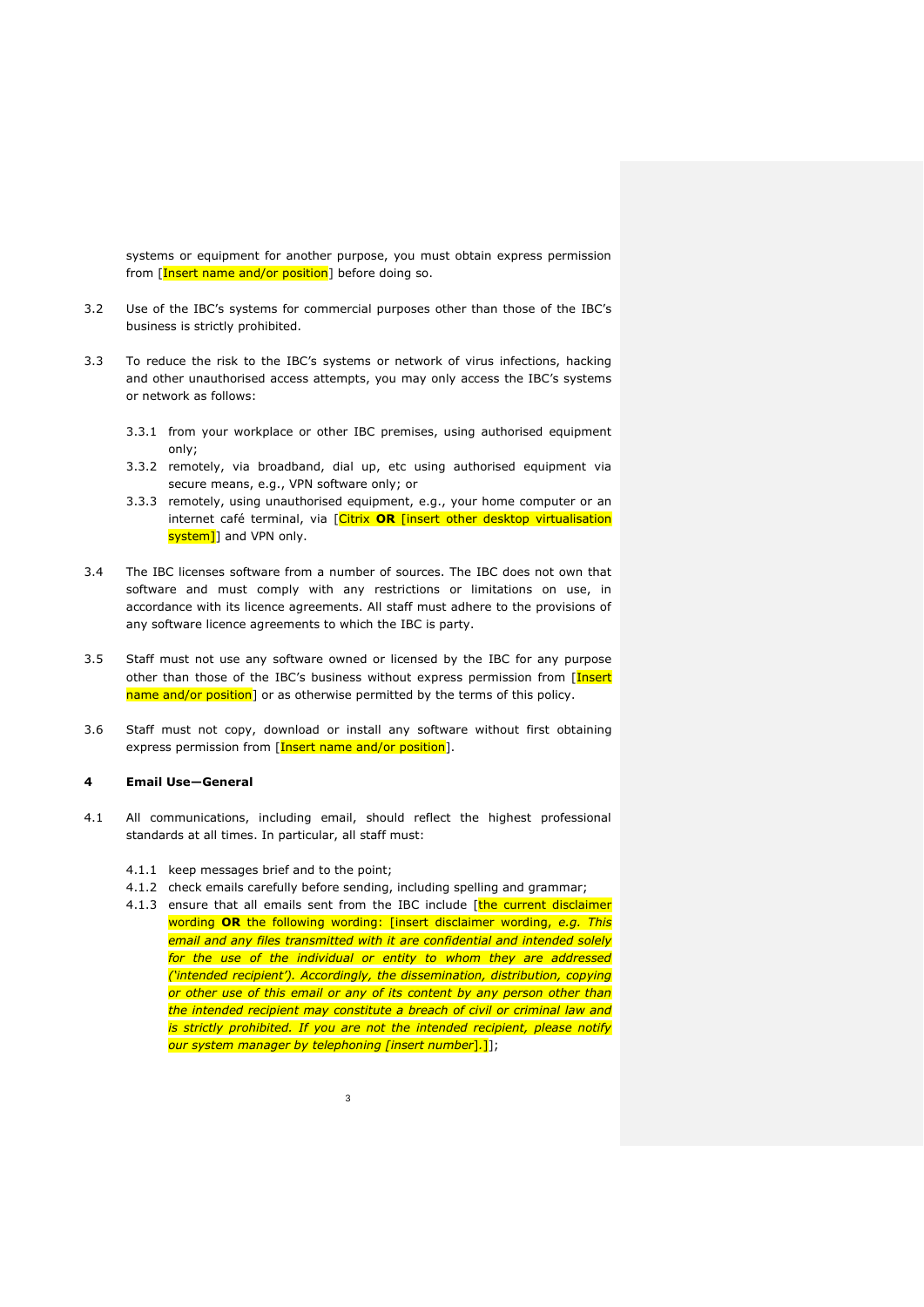- 4.1.4 ensure that an appropriate heading is inserted in the subject field; and
- 4.1.5 check the recipient(s) before pressing the send button—not only can it be embarrassing if a message is sent to the wrong person, it can also result in the unintentional disclosure of confidential information about the IBC, a client/customer or other third parties.
- 4.2 Staff must not send messages from another person's email address (unless authorised in the proper performance of their duties), or under an assumed name.
- 4.3 Staff must not send or post messages or material that are offensive, obscene, defamatory or otherwise inappropriate in the work environment. This includes, but is not limited to messages that:
	- 4.3.1 are inconsistent with the IBC's [Equality Policy] and/or [Harassment and Bullying Policy];
	- 4.3.2 criticise the IBC's competitors or their staff;
	- 4.3.3 suggest that there are quality problems with goods or services of suppliers, clients or customers; or
	- 4.3.4 state that anyone is incompetent.
- 4.4 Staff must not send or post any message or material which could be regarded by the recipient or any other person as personal, potentially offensive or frivolous.
- 4.5 Equally, if you receive a message that is offensive, obscene, defamatory or inappropriate in the work environment, you must delete it immediately and not forward it to any internal or external recipient, other than internally to [Insert name and/or position] in order to report a breach of this or another IBC policy.
- 4.6 Staff should not send or post anything in an email that they would not be comfortable writing (or someone else reading) in a letter. Emails leave a retrievable record and, even when deleted, can be recovered from the IBC's backup system or an individual's computer. They are admissible as evidence in legal proceedings and have been used successfully in libel and discrimination cases, and they can also be reviewed by regulators.
- 4.7 Staff must not create congestion on the IBC's systems or network by sending trivial messages, by unnecessary copying or forwarding of messages to recipients who do not need to receive them, or by sending or forwarding chain mail, junk mail, cartoons, jokes or gossip.
- 4.8 Staff must use a professional email address for sending and receiving workrelated emails and must not use their own personal email accounts to send or receive emails for the purposes of the IBC's business. Staff must not send (inside or outside work) any message in the IBC's name unless it is for an authorised, work-related purpose.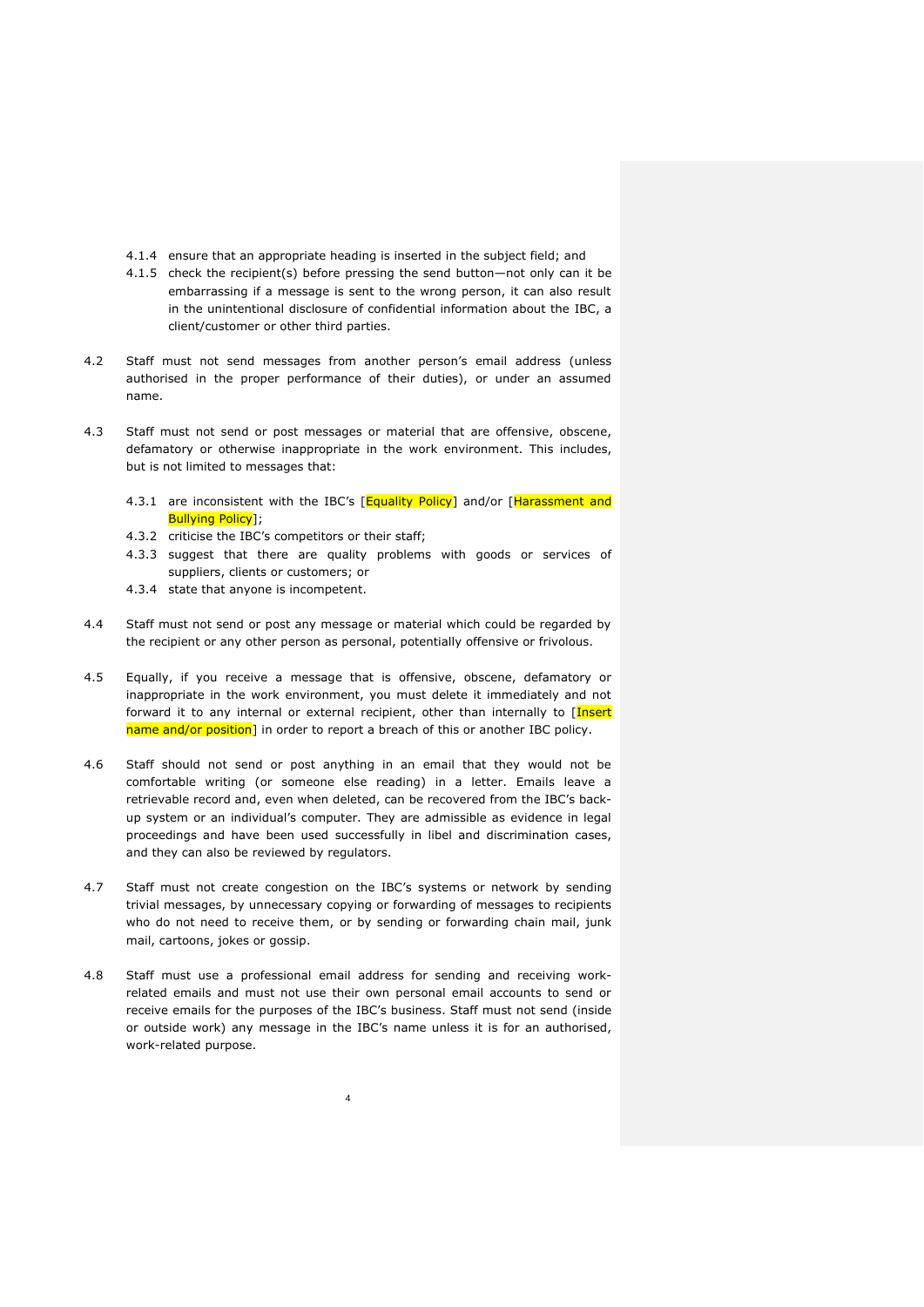- 4.9 Staff must not send unsolicited commercial emails to persons with whom the individual does not have a prior relationship without the express permission of the relevant manager.
- 4.10 Emails must not use the IBC's logos or other branding material without the approval of [Insert name and/or position].
- 4.11 Emails must not provide references, recommendations or endorsements for any third party, unless expressly authorised by [Insert name and/or position].
- 4.12 [[Emails containing personal data or special categories of personal data may be retained only in accordance with the IBC's [records retention policy].] [Client **OR** Customer]-related emails should be [printed and filed within 48 hours of receipt **AND/OR** attached to the IBC's document management system within 48 hours of receipt]. Emails will generally be stored on the IBC's server for [insert period, e.g., 12 weeks], after which they will be permanently deleted. If an individual needs to keep any emails beyond this date that are not [client **OR** customer] related, these should be stored [insert place, e.g., personal folders].]
- 4.13 Staff must be vigilant when using the IBC's email system. Computer viruses are often sent by email and can cause significant damage to the IBC's information systems or network. Be particularly cautious in relation to unsolicited emails from unknown sources.
- 4.14 If any individual suspects that an email may contain a virus, they should not reply to it, open any attachments to it or click on any links in it and must contact [Insert name and/or position] immediately for advice.

### **5 Emails—Confidentiality**

- 5.1 Staff should not assume that emails sent or received internally or externally are private and confidential, even if marked as such. Email is not a secure means of communication and third parties may be able to access or alter messages that have been sent or received. Do not send any information in an email which you would not be happy being publicly available. Matters of a sensitive or personal nature should not be transmitted by email unless absolutely unavoidable and if so, should be clearly marked in the message header as highly confidential. The confidentiality of internal communications can only be ensured if they are [sent by internal post, **AND/OR** delivered personally by hand **AND/OR** included in a password-protected or encrypted online document].
- 5.2 Emails should be treated as non-confidential. Anything sent through the internet passes through a number of different computer systems, all with different levels of security. The confidentiality of messages may be compromised at any point along the way unless the messages are properly encrypted.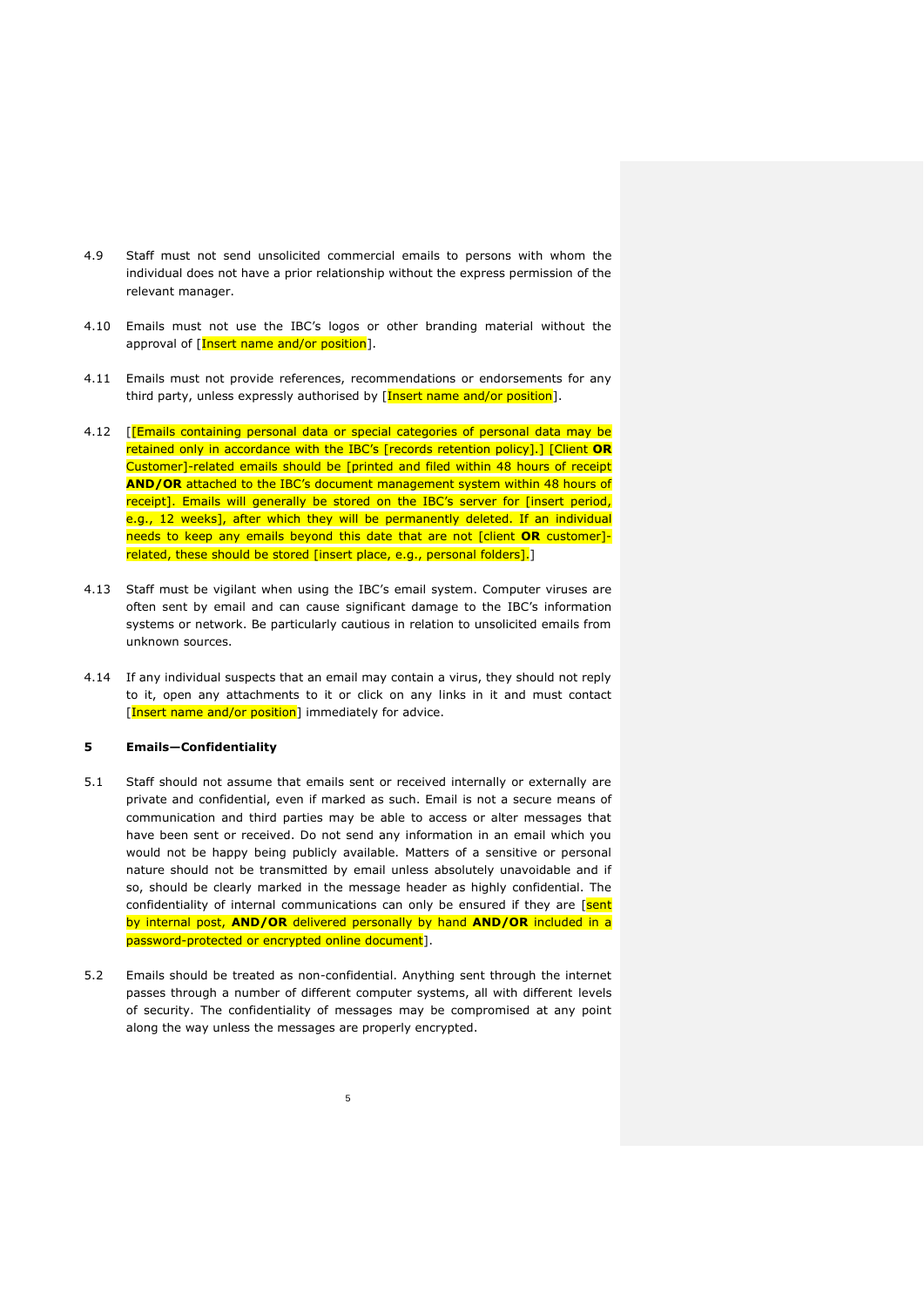- 5.3 Staff should refer to [their contract **AND/OR** the Staff Handbook] for details of the types of information that the IBC regards as confidential and which should be treated with particular care.
- 5.4 Lists of contacts compiled by staff during the course of their employment and stored on the IBC's email application, information manager and/or other IBC database(s) (irrespective of how they are accessed) belong to the IBC. Such lists may not be copied or removed by staff for use outside their employment or after their employment ends.

# <span id="page-5-0"></span>**6 Emails—Personal Use**

- 6.1 [Although the email system is primarily for business use, the organisation understands that staff may occasionally need to send or receive personal emails while at work.<sup>]</sup>
- 6.2 The sending of personal emails using the work email address is [not permitted **OR** therefore permitted. When sending personal emails using the work email address, employees should show the same care as when sending work-related emails<sup>1</sup>.
- 6.3 [Reasonable personal use of the IBC's systems or network to send personal email is [also] permitted, provided that it does not interfere with the performance of any individual's duties and the terms of this policy are strictly adhered to. We reserve the right, at our absolute discretion, to withdraw this privilege at any time and/or to restrict access for personal use.

# **OR**

The IBC does not permit access to web-based personal email applications such as Hotmail, Yahoo!, Outlook.com or gmail on its systems or network at any time, due to the additional security risks to the IBC's systems or network.]

- 6.4 [Personal use must meet these conditions (in addition to those set out elsewhere in this policy):
	- 6.4.1 personal use must be minimal (both in terms of time spent and frequency) and reasonable and must take place [exclusively **OR** mainly] outside normal working hours, i.e., during lunch or other breaks, or before and after work;
	- 6.4.2 [personal emails must be labelled 'Personal' in the subject header[ and in the sensitivity settings];]
	- 6.4.3 personal use must not affect the job performance of any member of staff or otherwise interfere with the IBC's business; and

6

6.4.4 it must not commit the IBC to any marginal costs.]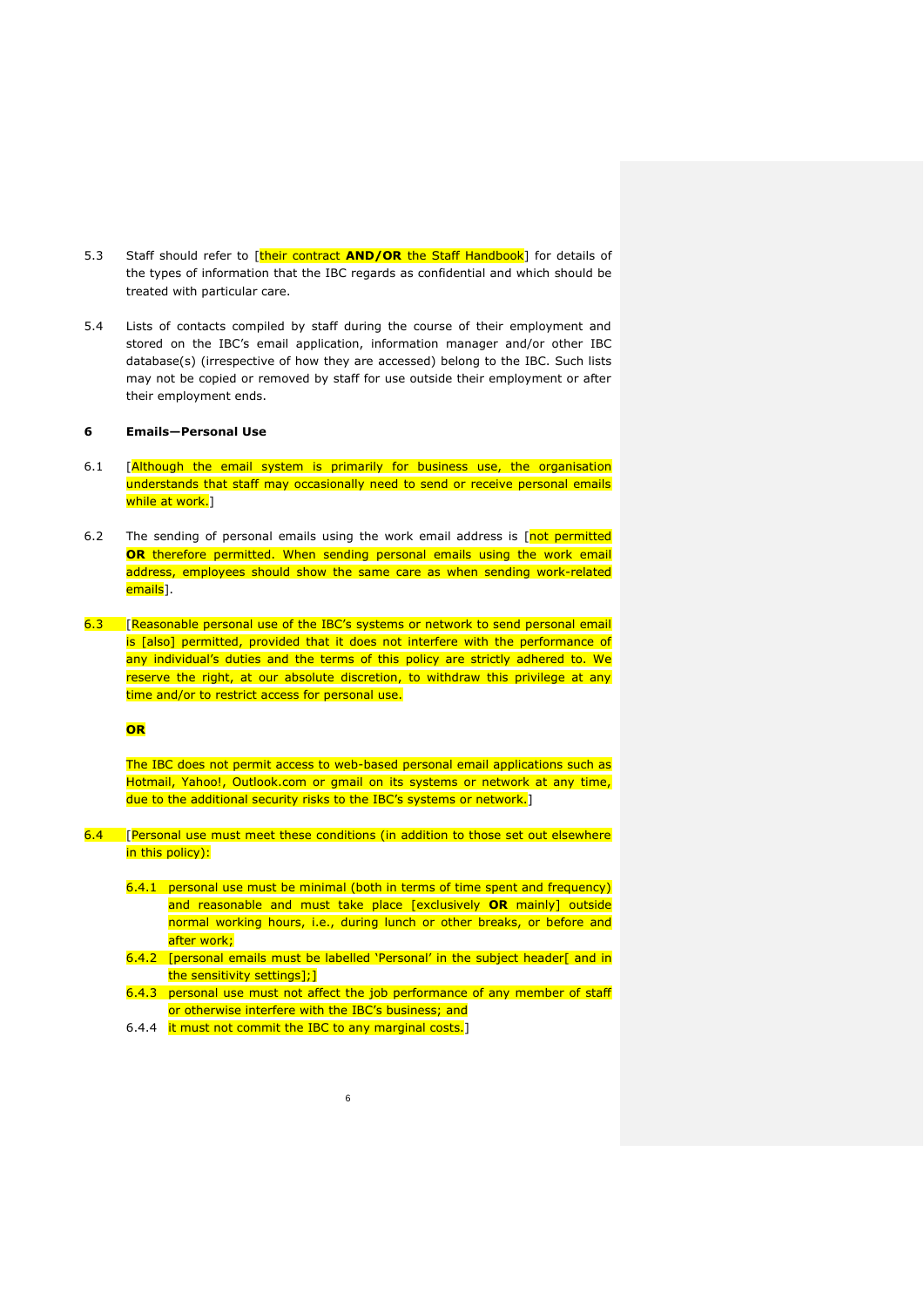#### **7 Emails—Monitoring**

- 7.1 The IBC may monitor the email  $\left[\right]$  and instant messaging systems or network in the workplace for the following reasons:
	- 7.1.1 to determine whether they are communications relevant to the carrying on of the IBC's relevant activities;
	- 7.1.2 if the individual is absent from work, to check communications for business calls to ensure the smooth running of the business;
	- 7.1.3 to record transactions;
	- 7.1.4 where the IBC suspects that the individual is sending or receiving messages that are:
		- (a) detrimental to the IBC;
		- (b) in breach of the individual's contract, or this policy;
		- (c) in breach of data protection rights;
	- 7.1.5 to monitor staff conduct;
	- 7.1.6 to investigate complaints, grievances or criminal offences.
- 7.2 When monitoring incoming or outgoing emails, the IBC will, unless exceptional circumstances apply:
	- 7.2.1 look at the sender or recipient of the email and the subject heading only; and
	- 7.2.2 avoid opening emails marked 'Private' or 'Personal'.

7.3 [The IBC uses a data loss prevention (DLP) tool to monitor outgoing email traffic, looking at the intended recipient of the email and the subject heading only. If a potential data breach is identified, where possible the sender will be warned before transmission and given the option of cancelling the transmission.

### **OR**

The IBC does not, as a matter of policy routinely monitor employees' use of the internet or the content of email messages sent or received. However, the IBC has a right to protect the security of its systems or network, check that use of the system is legitimate, investigate suspected wrongful acts and otherwise comply with legal obligations imposed upon it. To achieve these objectives, the IBC carries out random spot checks on the system which may include accessing individual email messages or checking on specific internet sites searched for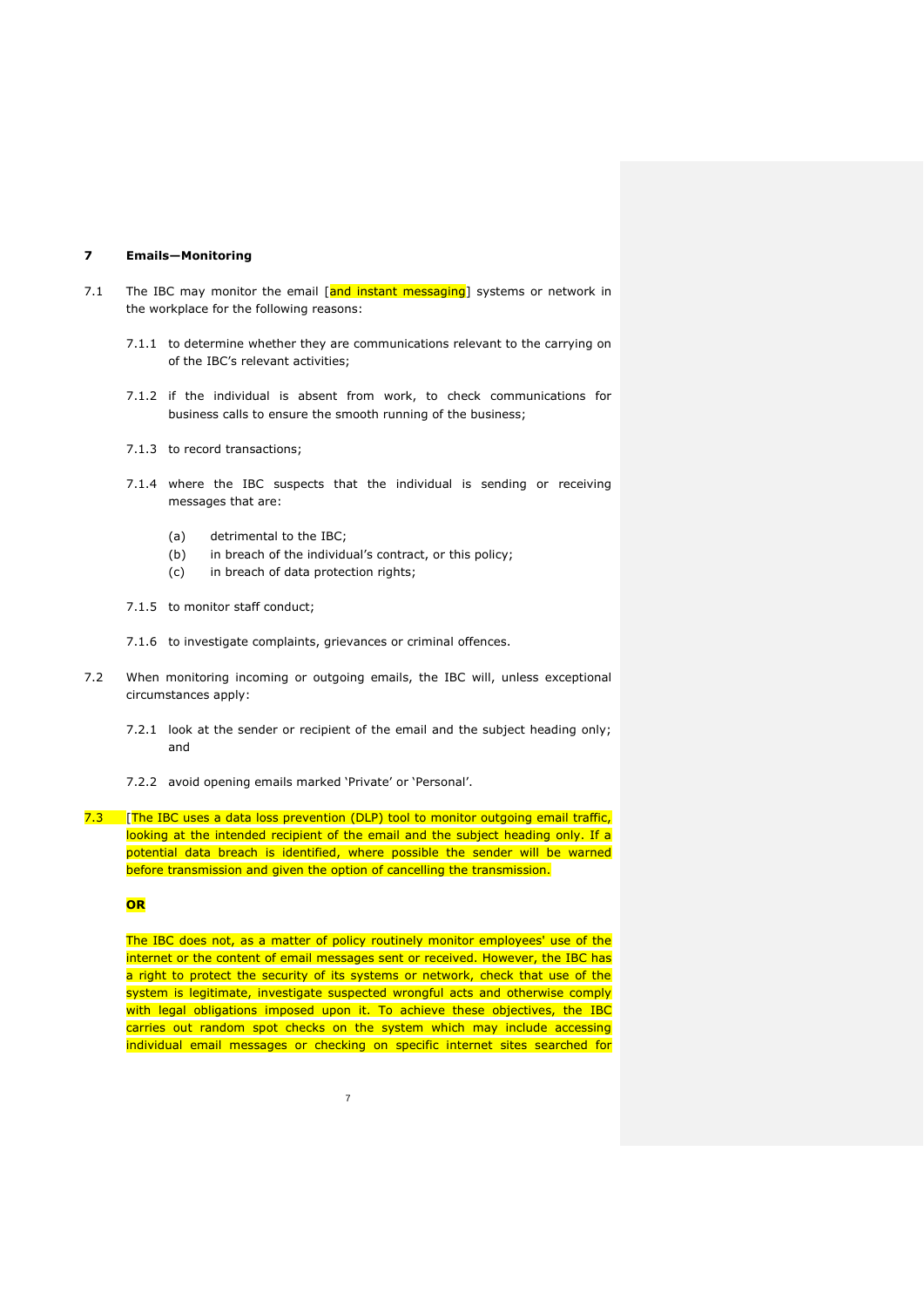and/or accessed by individuals. [Insert any further statement explaining the purposes for which any monitoring is conducted, the extent of the monitoring and the means used for monitoring.]]

- 7.4 The IBC will only intercept (i.e., open) outgoing or incoming emails, received emails, sent emails and draft emails where relevant to the carrying on of the IBC's business and where necessary:
	- 7.4.1 to determine whether the message is relevant to the carrying on of the IBC's business;
	- 7.4.2 to establish the existence of facts;
	- 7.4.3 to check whether regulatory or self-regulatory practices or procedures to which the IBC or its staff are subject have been complied with, i.e., to detect unauthorised use of the system;
	- 7.4.4 to check whether staff using the system in the course of their duties are achieving the standards required of them;
	- 7.4.5 for the purpose of investigating or detecting the unauthorised use of the system;
	- 7.4.6 for the purpose of preventing or detecting crime; or
	- 7.4.7 for the effective operation of the telecommunication system.
- 7.5 The content of emails will be examined only in exceptional circumstances, initially by [Insert name and/or position]. The information obtained through monitoring may be shared internally<sup>[</sup>, with members of the HR department, your line manager [insert others e.g., managers in the business area in which the employee works], if access to the information is necessary for the performance of their roles. Information will usually only be shared in this way] where [Insert name and/or position] believes there may have been a breach of the individual's contract or this Policy.

#### <span id="page-7-0"></span>**8 Telephones—Personal Use**

- 8.1 [Although the telephone system is primarily for business use, the IBC understands that staff may occasionally need to make or receive personal telephone calls while at work.] The making or receiving of personal telephone calls while at work using [the IBC's telephone system **AND/OR** your personal mobile phone] is [not **OR** therefore] permitted.
- 8.2 [Personal use must meet these conditions (in addition to those set out elsewhere in this policy):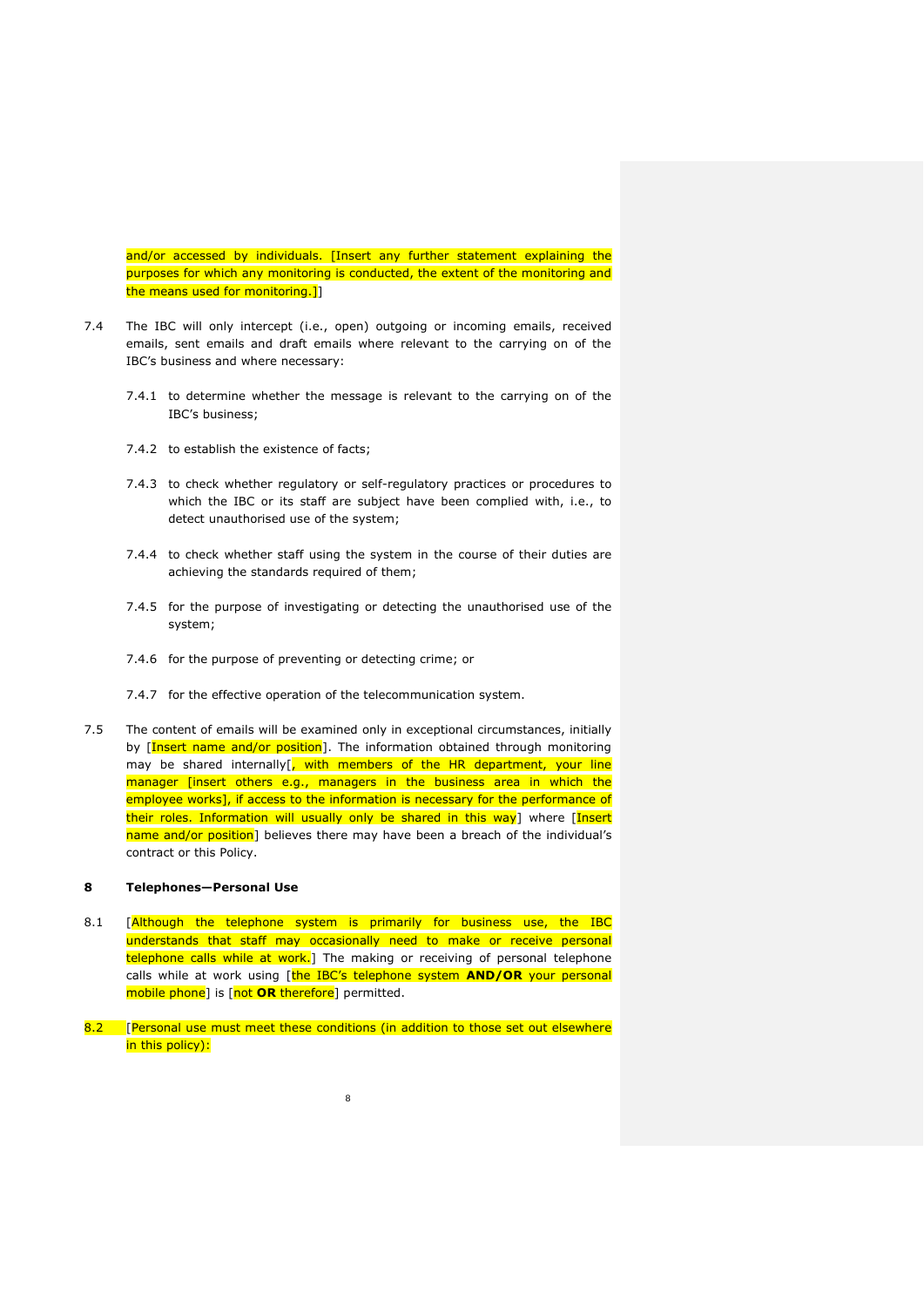- 8.2.1 personal use must be minimal (both in terms of time spent and frequency) and reasonable and must take place [exclusively **OR** mainly] outside normal working hours, i.e., during lunch or other breaks, or before and after work;
- 8.2.2 it must not affect the job performance of any member of staff or otherwise interfere with the IBC's business;
- 8.2.3 it must not commit the IBC to any marginal costs; and
- 8.2.4 you may not use the telephone during working hours to perform work for yourself or another employer, or to look for work; or
- 8.2.5 you may not communicate confidential information other than in the course of your duties, or act in a way that is detrimental to the IBC.]
- 8.3 [Charges for personal telephone calls made using the IBC's telephone system over a certain amount each month must be reimbursed to the IBC in accordance with the IBC's [insert details, e.g., expenses policy].]
- 8.4 [The IBC's telephone system may not be used for premium rate or international calls[ unless expressly authorised by the individual's manager].

# **9 [Telephones—Monitoring**

- 9.1 The IBC may monitor the use of its telephone system, and IBC mobile phones (including smartphones) for the following reasons:
	- 9.1.1 if the individual is absent from work, to check communications (including the individual's voicemail) for business calls to ensure the smooth running of the business;
	- 9.1.2 to record transactions;
	- 9.1.3 where the IBC suspects that the individual is acting in a way that is:
		- (a) detrimental to the IBC;
		- (b) in breach of the individual's contract, or this Policy;

- (c) in breach of data protection rights;
- 9.1.4 to monitor staff conduct;
- 9.1.5 to investigate complaints, grievances or criminal offences.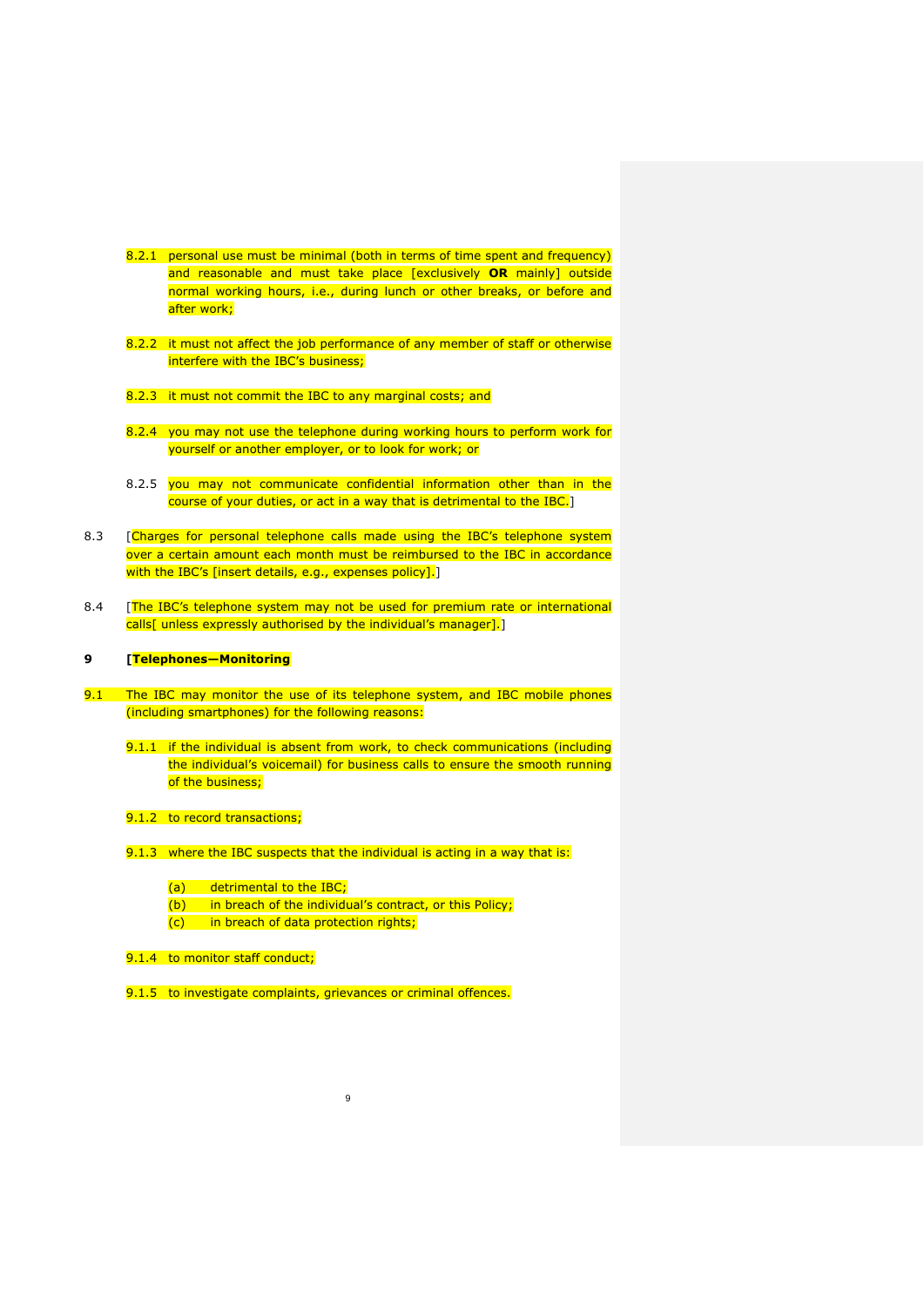- 9.2 When monitoring telephones, the IBC will, unless exceptional circumstances apply, look at the numbers from which calls are received and the numbers dialled and the duration and frequency of calls.
- 9.3 The IBC will only intercept (i.e., listen to) telephone calls or saved messages where relevant to the carrying on of the IBC's business and where necessary:
	- 9.3.1 to determine whether the message is in fact relevant to the carrying on of the IBC's business;
	- 9.3.2 to establish the existence of facts;
	- 9.3.3 to check whether regulatory or self-regulatory practices or procedures to which the IBC or its staff are subject have been complied with, i.e., to detect unauthorised use of the system;
	- 9.3.4 to check whether staff using the system in the course of their duties are achieving the standards required of them;
	- 9.3.5 for the purpose of investigating or detecting the unauthorised use of the system;
	- 9.3.6 for the purpose of preventing or detecting crime; or
	- 9.3.7 for the effective operation of the telecommunication system.
- 9.4 Telephone calls will be intercepted only in exceptional circumstances, initially by [Insert name and/or position]. The information obtained through monitoring may be shared internally[, with members of the HR department, your line manager [insert others e.g., managers in the business area in which the employee works], if access to the information is necessary for the performance of their roles. Information will usually only be shared in this way] where [Insert name and/or position] believes there may have been a breach of the individual's contract or this Policy.]

#### **10 Internet—General**

- 10.1 Access to the internet during working time is [strictly limited to **OR** primarily for] matters relating to your work duties and employment. [Reasonable, limited personal use of the internet is permitted in accordance with paragraph [11.]
- <span id="page-9-0"></span>10.2 Any unauthorised use of the internet is strictly prohibited. Unauthorised use includes (but is not limited to):
	- 10.2.1 creating, viewing or accessing any webpage, or posting, transmitting or downloading any image, file or other information that is unrelated to your

**Commented [JUD2]:** Paragraph 11 = Internet – Personal Use

If you choose not to include this paragraph, this wording should be deleted.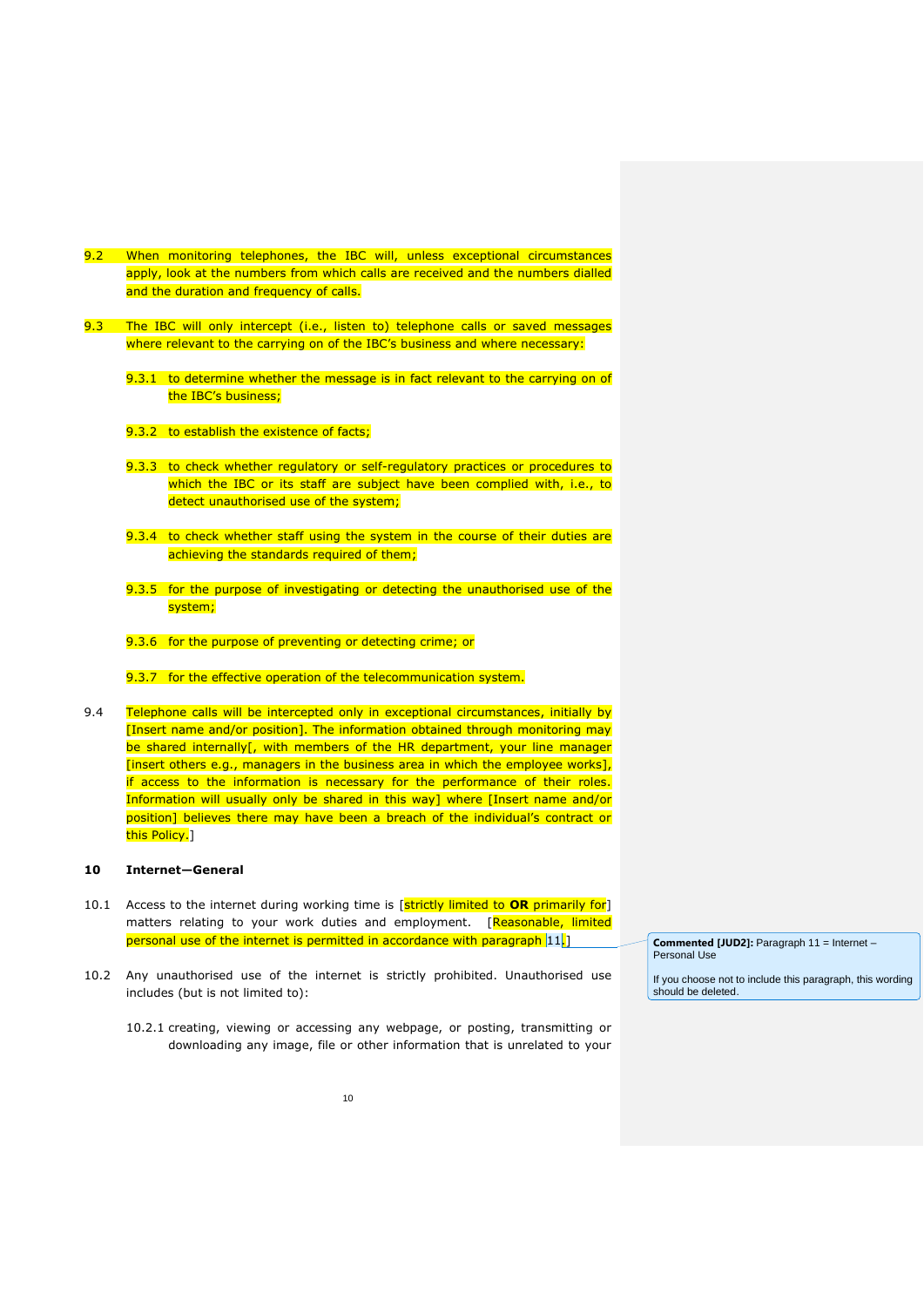employment and, in particular, which could be regarded as pornographic, illegal, criminal, offensive, obscene, in bad taste or immoral and/or which is liable to cause embarrassment to the IBC or to our clients/customers and/or suppliers;

- 10.2.2 engaging in computer hacking and/or other related activities; and
- 10.2.3 attempting to disable or compromise security of information contained on the IBC's systems or network or those of a third party.
- 10.3 Staff are reminded that such activity may also constitute a criminal offence.
- 10.4 Posts placed on the internet may display the IBC's address. For this reason, staff should make certain before posting information that the information reflects the standards and policies of the IBC. Under no circumstances should information of a confidential or sensitive nature be placed on the internet. Staff must not use the IBC's name in any internet posting (inside or outside work) unless it is for a workrelated purpose.
- 10.5 Information posted or viewed on the internet may constitute published material. Therefore, reproduction of information posted or otherwise available over the internet may be done only by express permission from the copyright holder. Staff must not act in such a way as to breach copyright or the licensing conditions of any internet site or computer program.
- 10.6 [Staff must not commit the IBC to any form of contract through the internet [without the express permission of their manager].]
- 10.7 Subscriptions to news groups, mailing lists and social networking websites are permitted only when the subscription is for a work-related purpose. Any other subscriptions are prohibited.
- 10.8 The IBC may block or restrict access to any website at its discretion.

#### <span id="page-10-0"></span>**11 [Internet—Personal Use**

- 11.1 Reasonable personal use of the IBC's systems or network to browse the internet is allowed provided that it does not interfere with the performance of any individual's duties and the terms of this policy are strictly adhered to. The IBC reserves the right, at its absolute discretion, to withdraw this privilege at any time and/or to restrict access for personal use.
- 11.2 Personal use must meet these conditions (in addition to those set out elsewhere in this policy):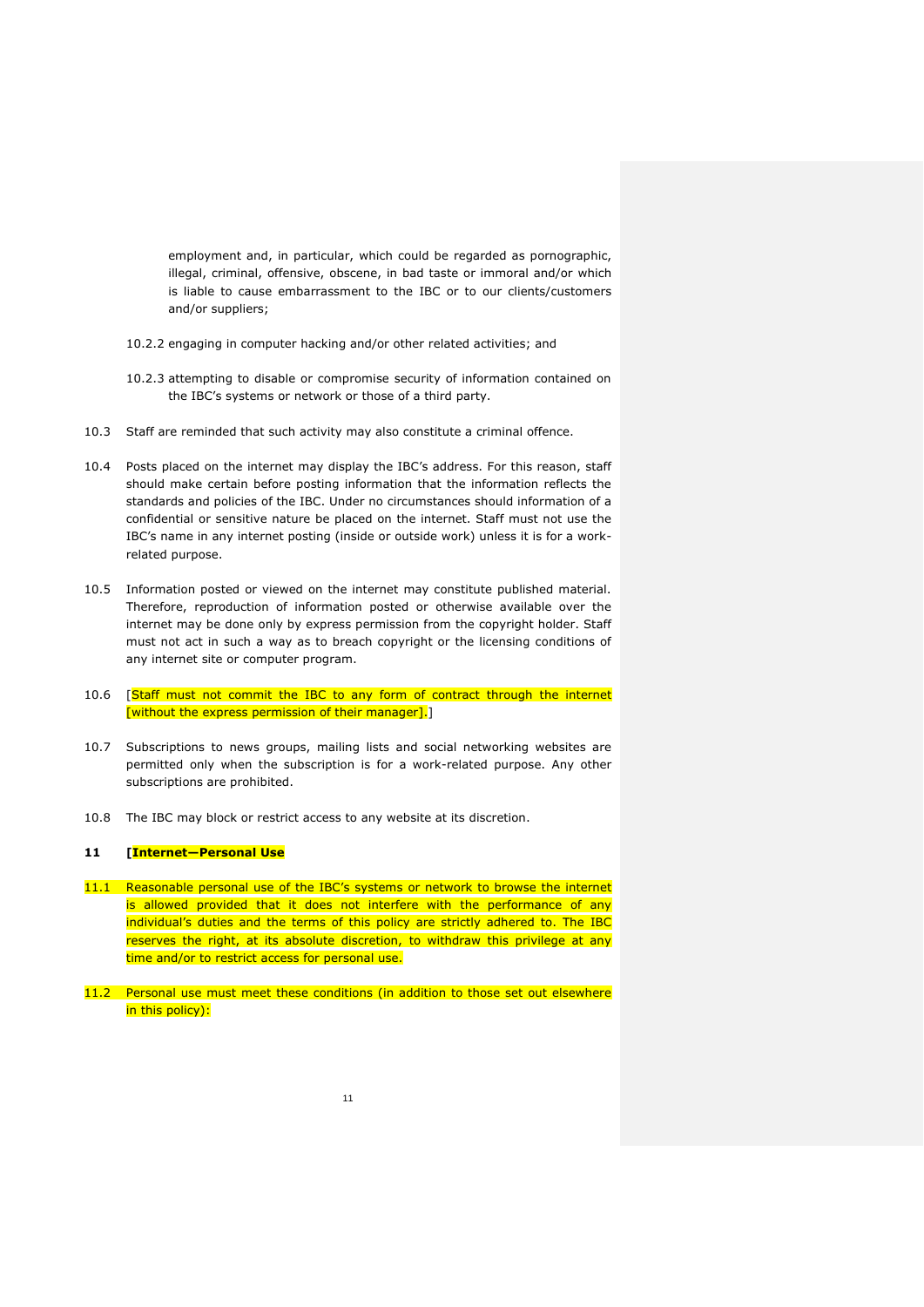- 11.2.1 personal use must be minimal (both in terms of time spent and frequency) and reasonable and [must take place exclusively **OR** should take place mainly] outside normal working hours, i.e., during lunch or other breaks, or before and after work;
- 11.2.2 personal use must not affect the job performance of any member of staff or otherwise interfere with the IBC's business; and
- 11.2.3 it must not commit the IBC to any marginal costs.]

# **12 Internet—Monitoring**

- 12.1 The IBC may monitor internet usage (including searches made, the IP addresses of sites visited, and the duration and frequency of visits) if the IBC suspects that the individual has been using the internet in breach of the individual's contract or this policy, e.g.:
	- 12.1.1 by viewing material that is pornographic, illegal, criminal, offensive, obscene, in bad taste or immoral and/or which is liable to cause embarrassment to the IBC or to its clients/customers;
	- 12.1.2 by spending an excessive amount of time viewing websites that are not work-related.
- 12.2 Monitoring may include internet usage at the workplace, internet usage outside the workplace during working hours using IBC systems or network and internet usage using hand-held or portable electronic devices.
- 12.3 Monitoring will normally be conducted by [Insert name and/or position]. The information obtained through monitoring may be shared internally<sup>[</sup>, with members of the HR department, your line manager [insert others e.g., managers in the business area in which the employee works], if access to the information is necessary for the performance of their roles. Information will usually only be shared in this way] where [Insert name and/or position] believes there may have been a breach of the individual's contract or this Policy.

### **13 Passwords and Security**

- 13.1 Each individual is personally responsible for the security of all equipment allocated to or used by them. An individual must not allow equipment allocated to that person to be used by any other person other than in accordance with this policy.
- 13.2 Each individual must use passwords on all IT equipment allocated to them, must keep any password allocated to them confidential and must change their password regularly.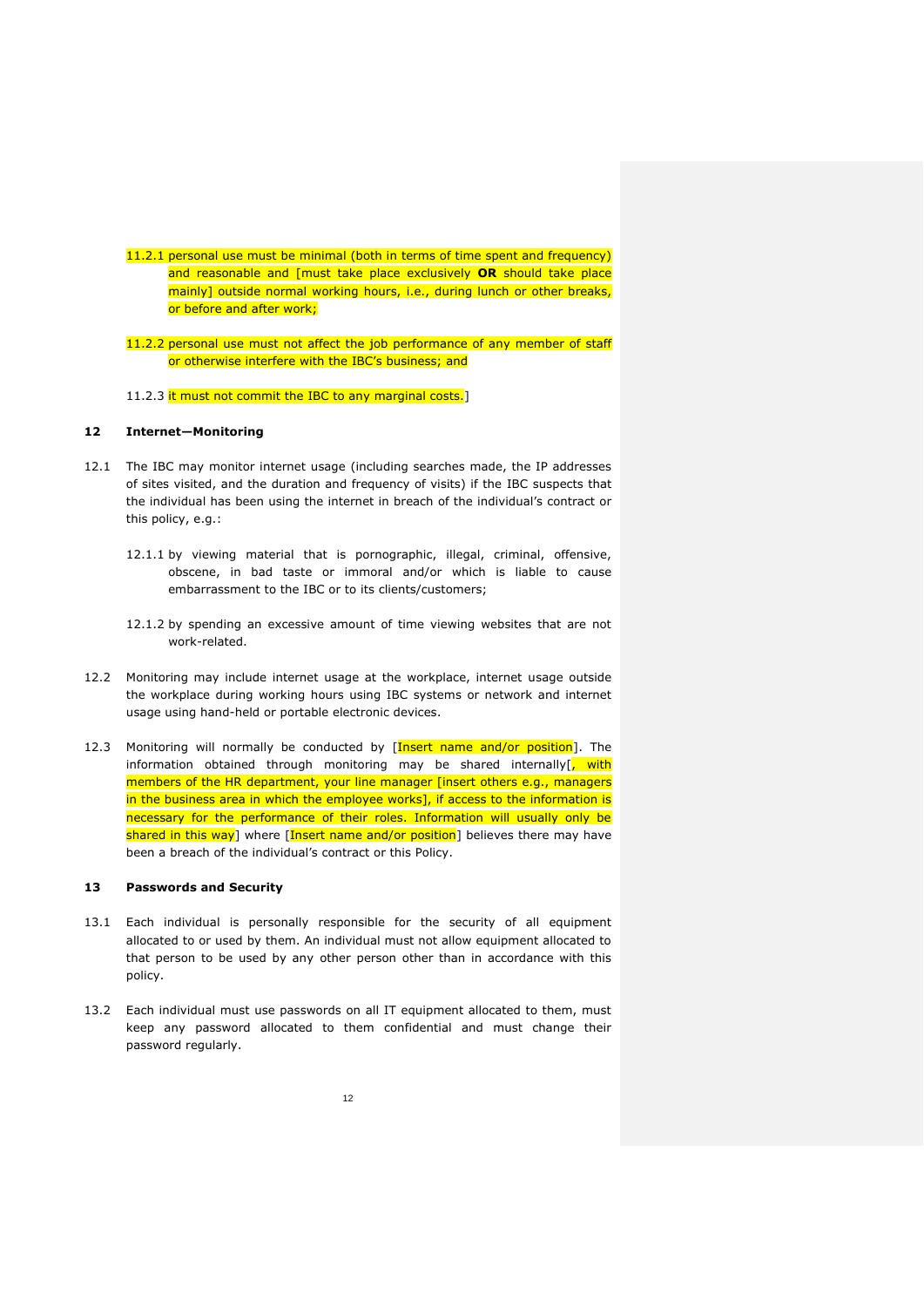- 13.3 No individual may use another person's username and/or password to access the IBC's systems or network, nor may any individual allow any other person to use their password(s). If it is anticipated that someone may need access to an individual's confidential files in their absence, that individual should arrange for the files to be copied to a network location that is properly secure where the other person can access them or give the person temporary access to the relevant personal folders.
- 13.4 All staff must log out of the IBC's system or lock their computer when leaving their desk for any period of time. All staff must log out and shut down their computer at the end of the working day.

### **14 IBC Systems and Data Security**

- 14.1 [You must not download or install software from external sources without prior authorisation from [insert name and/or position]. **OR** Any files or software downloaded from the internet or brought from home must be virus-checked before use. Staff should not rely on their own computer to virus check any such programs but should refer direct to [insert name and/or position].]
- 14.2 You must not connect any personal computer, mobile phone, laptop, tablet, USB storage device or other device to the IBC's systems or network without express prior permission from [insert name and/or position]. Any permitted equipment must have up-to-date anti-virus software installed on it and the IBC may inspect such equipment in order to verify this.
- 14.3 You must not run any '.exe' files, particularly those received via email, unless authorised to do so in advance by [insert name and/or position]. Unauthorised files should be deleted immediately upon receipt without being opened.
- 14.4 You must not access or attempt to access any password-protected or restricted parts of the IBC's systems or network for which you are not an authorised user.
- 14.5 You must inform [insert name and/or position] immediately if you suspect your computer may have a virus, and you must not use the computer again until informed it is safe to do so.
- 14.6 All laptop, tablet, smartphone and mobile phone users should be aware of the additional security risks associated with these items of equipment. All such equipment must be locked away in a secure location if left unattended overnight.

### **15 Prohibited Use and Breach of this Policy**

15.1 The IBC considers this policy to be extremely important. Any breach of the policy will be dealt with under the IBC's [insert details, e.g., Code of conduct and